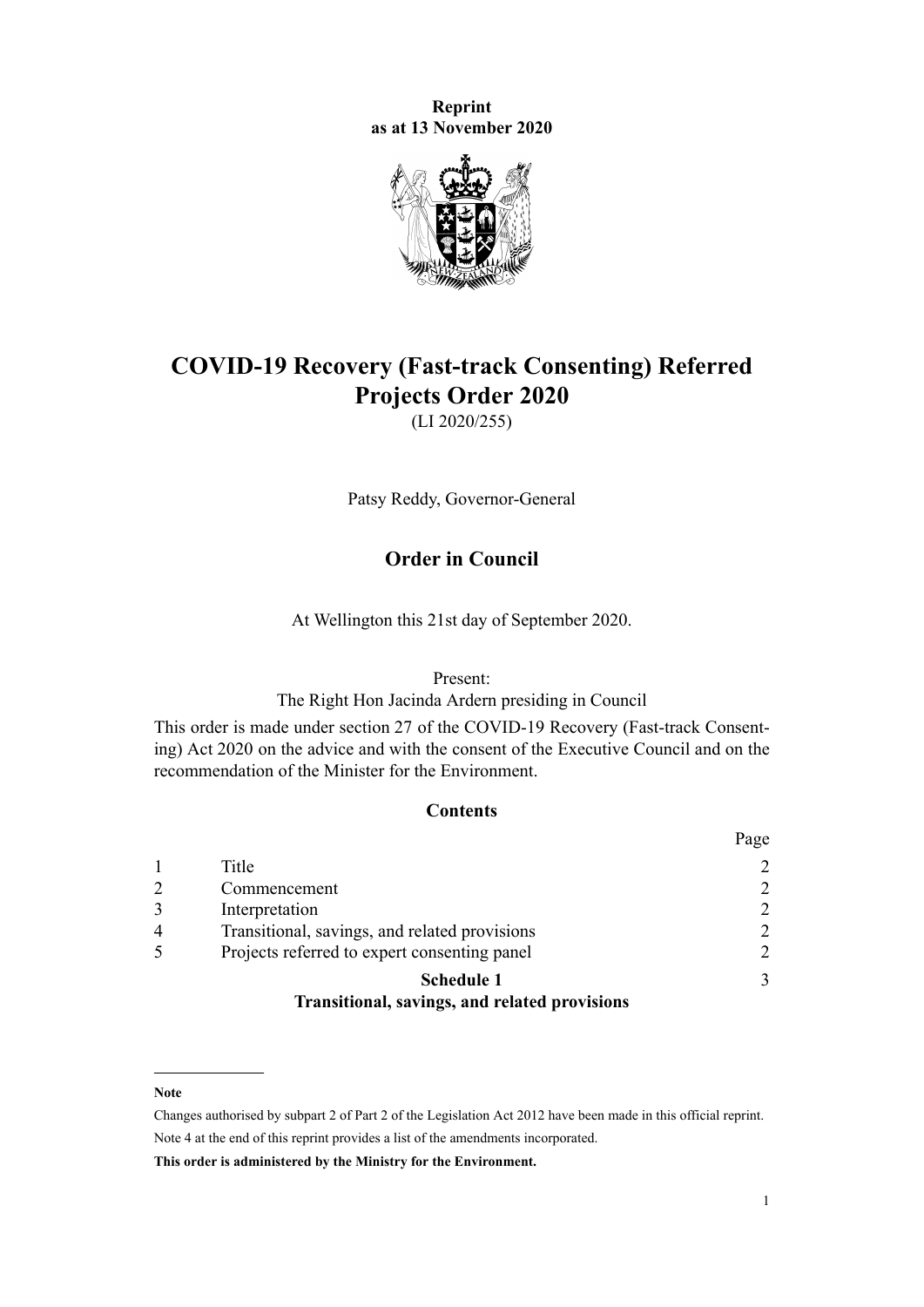| <b>COVID-19 Recovery (Fast-track Consenting) Referred</b>                              | Reprinted as at  |  |
|----------------------------------------------------------------------------------------|------------------|--|
| <b>Projects Order 2020</b>                                                             | 13 November 2020 |  |
| Schedule 2<br>Clutha Upper Waitaki Lines Project (CUWLP)—Works and<br>Workers' Village | 3                |  |
| <b>Schedule 3</b><br>Northbrook Wanaka Retirement Village                              |                  |  |
| <b>Schedule 4</b><br>Kohimarama Comprehensive Care Retirement Village                  | 8                |  |
| <b>Schedule 5</b><br><b>Molesworth Street Office Development</b>                       | 10               |  |

## **Order**

#### **1 Title**

<span id="page-1-0"></span>cl 1

This order is the COVID-19 Recovery (Fast-track Consenting) Referred Projects Order 2020.

#### **2 Commencement**

This order comes into force on 22 September 2020.

## **3 Interpretation**

- (1) In this order, unless the context otherwise requires, **Act** means the [COVID-19](http://legislation.govt.nz/pdflink.aspx?id=LMS345537) [Recovery \(Fast-track Consenting\) Act 2020](http://legislation.govt.nz/pdflink.aspx?id=LMS345537).
- (2) A term or an expression that is defined in the Act and used, but not defined, in this order has the same meaning as in the Act.

## **4 Transitional, savings, and related provisions**

The transitional, savings, and related provisions (if any) set out in [Schedule 1](#page-2-0) have effect according to their terms.

### **5 Projects referred to expert consenting panel**

Each project named and described in a schedule of this order (other than [Schedule 1](#page-2-0)) is referred to the expert consenting panel according to the provisions of that schedule.

2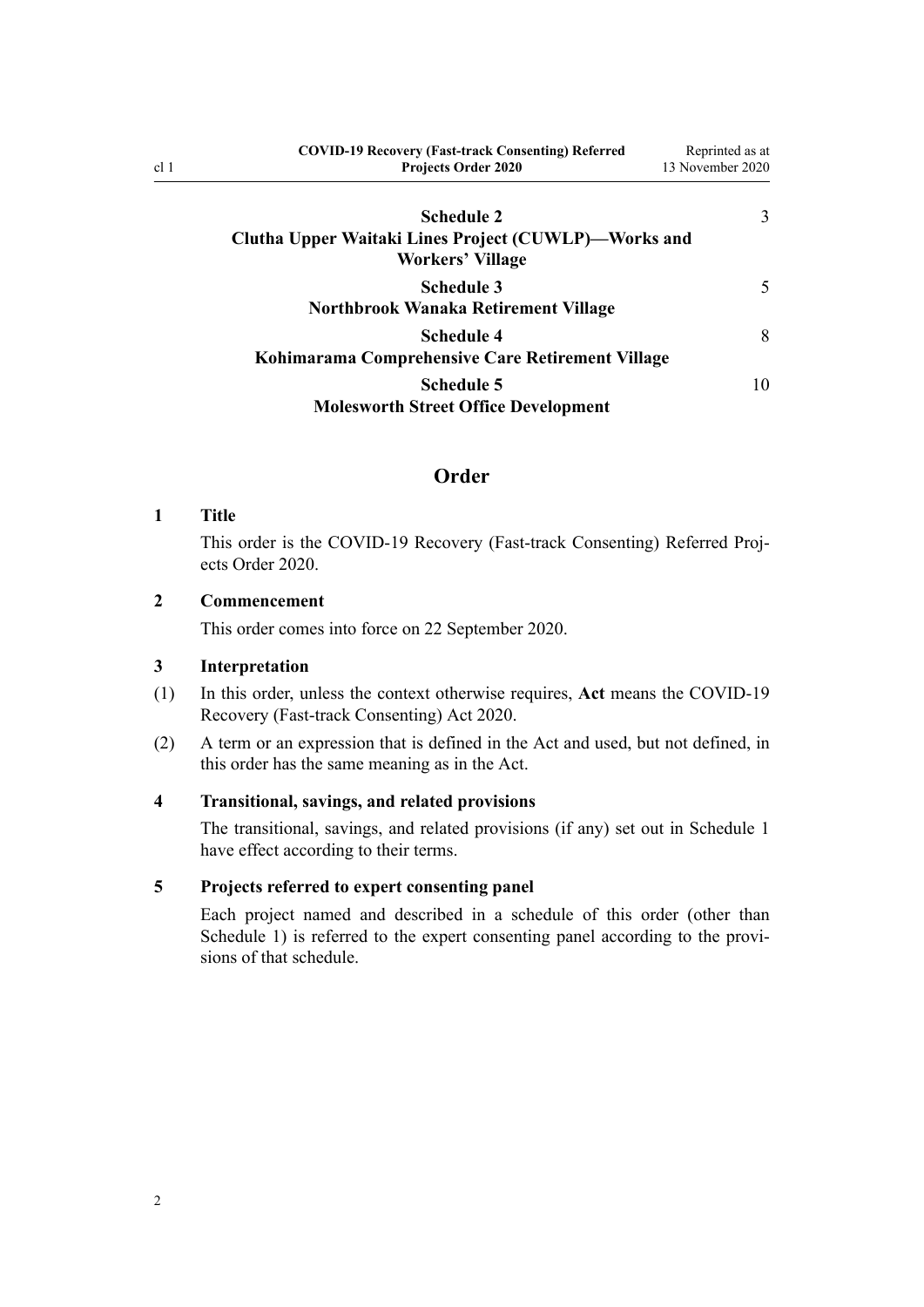## **Schedule 1**

## <span id="page-2-0"></span>**Transitional, savings, and related provisions**

[cl 4](#page-1-0)

## **Part 1**

## **Provisions relating to this order as made**

There are no transitional, savings, or related provisions relating to this order as made.

## **Schedule 2**

## **Clutha Upper Waitaki Lines Project (CUWLP)—Works and Workers' Village**

[cl 5](#page-1-0)

## *Project referred to expert consenting panel*

#### **1 Name of project**

The name of the project is the Clutha Upper Waitaki Lines Project (CUWLP)—Works and Workers' Village (the **project**).

## **2 Authorised person**

The authorised person for the project is Transpower New Zealand Limited.

## **3 Description of project**

The scope of the project is—

- (a) to upgrade existing 220 kV electricity transmission lines and substations to increase the electricity transmission capacity between the Otago-Southland region and the Waitaki Valley; and
- (b) to undertake ancillary works required for the purpose of paragraph (a); and
- (c) to construct and use land for a temporary workers' village.

#### **4 Description of activities involved in project**

- (1) The project may involve the following works:
	- (a) works to strengthen or upgrade parts of the transmission loop (as defined in clause  $5(1)$ ), including works—
		- (i) to duplex the lines between Roxburgh, Naseby, and Livingstone:
		- (ii) to thermally upgrade the lines between Cromwell and Twizel:
		- (iii) to duplex the lines between the Aviemore and Benmore substations: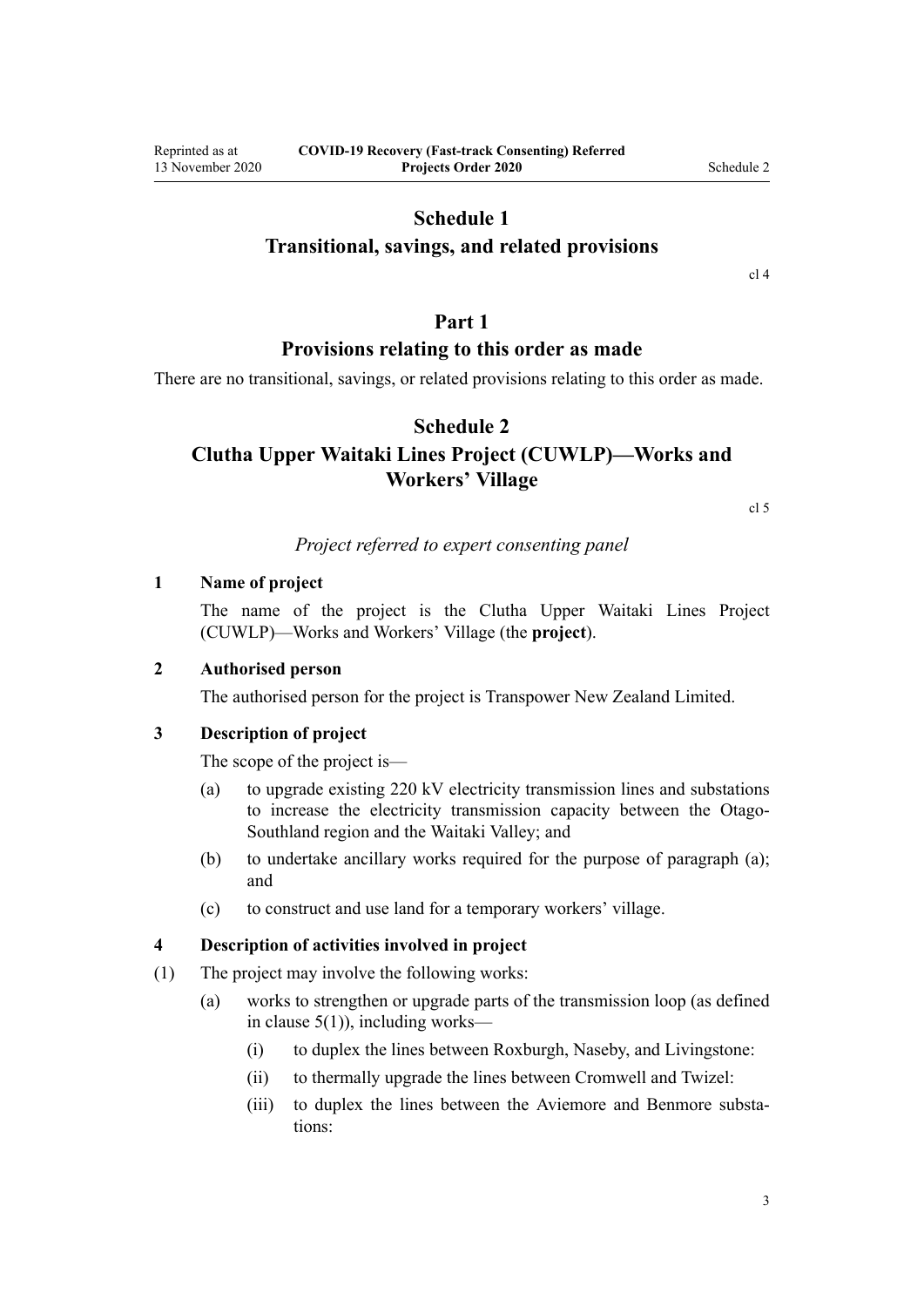- <span id="page-3-0"></span>(b) for the purpose of the works described in paragraph (a), any of the following: (i) site development works, including earthworks, the trimming or removal of vegetation, and the placement of base course for wiring sites: (ii) works to strengthen and refurbish the foundations of towers, including earthworks, the trimming or removal of vegetation, abrasive blasting, and concrete placement and reinstatement: (iii) works to replace towers, including works to establish temporary towers and remove replaced towers: (iv) works to raise and strengthen existing towers:
	- (v) works to provide for line separation requirements to be met, including mid-span earthworks and the trimming or removal of vegetation:
	- (vi) works to relocate lines underground, upgrade transformers, and upgrade existing substations:
	- (vii) works to establish a temporary workers' village and its supporting infrastructure:
	- (viii) works to remove the temporary workers' village and remediate the site:
- (c) any other works that are—
	- (i) associated with the works described in paragraphs (a) and (b); and
	- (ii) within the scope of the project as described in [clause 3](#page-2-0) of this schedule.
- (2) In this clause,—

**duplex**, in relation to a line, means to add wires so that there are 2 in each phase of the line rather than 1

**line** means an electricity transmission or distribution line

**thermally upgrade**, in relation to a line, means to upgrade the capacity of the line's wires to carry more electricity by operating at a higher temperature.

## **5 Approximate geographical location**

- (1) The project's works will occur along, and at places necessary for access to, the corridor of the existing transmission and distribution lines in the loop (the **transmission loop**) that—
	- (a) goes north from Roxburgh through Naseby, Livingstone, the Waitaki Valley (including through the Aviemore, Benmore, Ōhau B, and Ōhau C hydro stations), and Twizel; and
	- (b) goes south from Twizel through Cromwell and Clyde and back to Roxburgh.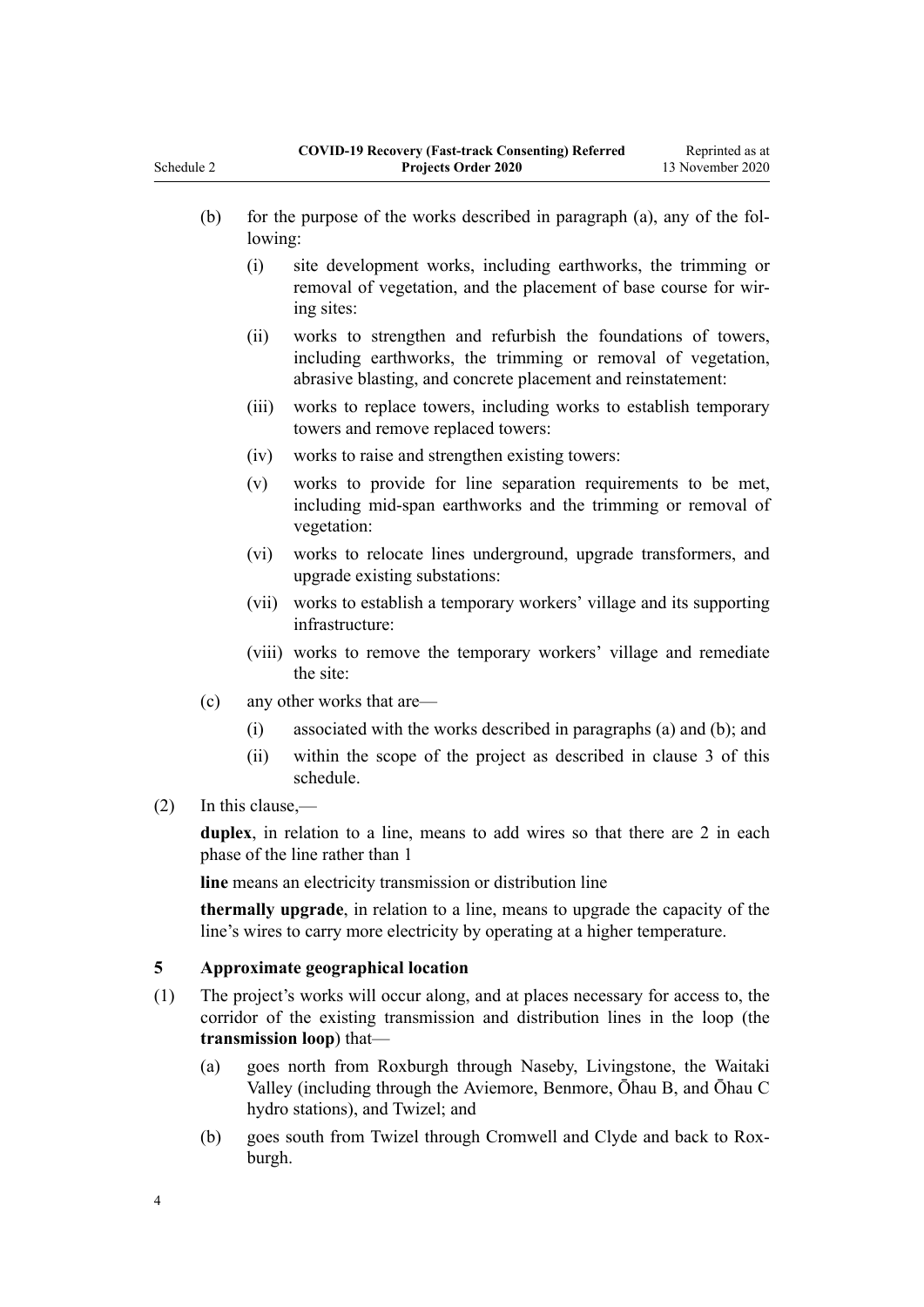<span id="page-4-0"></span>(2) The temporary workers' village will be located near Ranfurly.

#### **6 No further provision required**

No further provision is necessary to give effect to decisions made by the Minister under [section 24](http://legislation.govt.nz/pdflink.aspx?id=LMS352931) of the Act in respect of the project.

### *Statement of reasons*

## *This statement of reasons is published for the purposes of clause 4 of Schedule 3 of the Act*

Having considered the application against the criteria in the [COVID-19 Recovery](http://legislation.govt.nz/pdflink.aspx?id=LMS345537) [\(Fast-track Consenting\) Act 2020](http://legislation.govt.nz/pdflink.aspx?id=LMS345537) (the **Act**) and the Act's purpose, and having sought and considered written comments from the relevant Ministers, local authorities, and iwi authorities, the Minister for the Environment has accepted this application for referral for the following reasons:

- the project offers employment and economic benefits for the Otago, Canterbury, and Southland regions; and
- the project will progress faster than would otherwise be the case under the [Resource Management Act 1991](http://legislation.govt.nz/pdflink.aspx?id=DLM230264) standard processes; and
- the project will result in a public benefit, particularly in relation to facilitating further renewable energy development, emissions reductions by increasing New Zealand's total share of renewable energy, and increasing the resilience of the national electricity grid in the project area.

## **Schedule 3**

## **Northbrook Wanaka Retirement Village**

[cl 5](#page-1-0)

Schedule 3: inserted, on 9 October 2020, by [clause 4](http://legislation.govt.nz/pdflink.aspx?id=LMS413722) of the COVID-19 Recovery (Fast-track Consenting) Referred Projects Amendment Order 2020 (LI 2020/276).

#### *Project referred to expert consenting panel*

Heading: inserted, on 9 October 2020, by [clause 4](http://legislation.govt.nz/pdflink.aspx?id=LMS413722) of the COVID-19 Recovery (Fast-track Consenting) Referred Projects Amendment Order 2020 (LI 2020/276).

#### **1 Name of project**

The name of the project is the Northbrook Wanaka Retirement Village (the **project**).

Schedule 3 clause 1: inserted, on 9 October 2020, by [clause 4](http://legislation.govt.nz/pdflink.aspx?id=LMS413722) of the COVID-19 Recovery (Fast-track Consenting) Referred Projects Amendment Order 2020 (LI 2020/276).

#### **2 Authorised person**

The authorised person for the project is Winton Property Limited.

Schedule 3 clause 2: inserted, on 9 October 2020, by [clause 4](http://legislation.govt.nz/pdflink.aspx?id=LMS413722) of the COVID-19 Recovery (Fast-track Consenting) Referred Projects Amendment Order 2020 (LI 2020/276).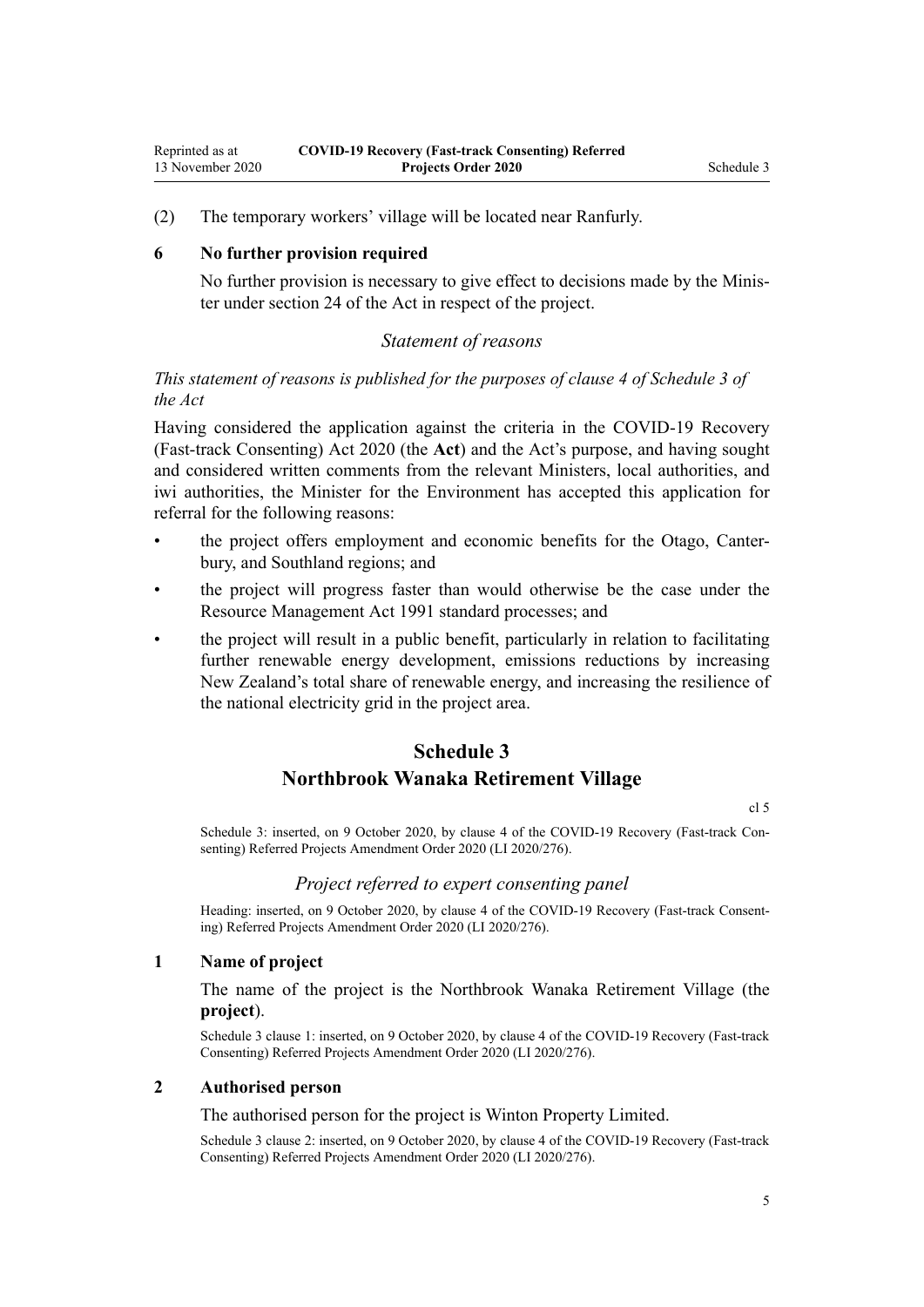## **3 Description of project**

The scope of the project is—

- (a) to construct and operate a retirement village and associated facilities; and
- (b) to undertake ancillary works required for the purpose of paragraph (a); and
- (c) to subdivide land required for the purpose of paragraph (a).

Schedule 3 clause 3: inserted, on 9 October 2020, by [clause 4](http://legislation.govt.nz/pdflink.aspx?id=LMS413722) of the COVID-19 Recovery (Fast-track Consenting) Referred Projects Amendment Order 2020 (LI 2020/276).

#### **4 Description of activities involved in project**

The project may involve the following works:

- (a) bulk earthworks and associated discharges; and
- (b) works to construct the retirement village and associated facilities, including eating establishments, a gym, a pool, a community centre, a dailyneeds retail area, and administrative facilities; and
- (c) landscaping, including planting; and
- (d) works to construct roads, parking facilities, and other infrastructure to service the retirement village and associated facilities; and
- (e) works to construct walking and cycling trails inside the retirement village and to connect them with existing trails outside the retirement village; and
- (f) works to construct water and wastewater infrastructure to connect with existing reticulated services; and
- (g) works to construct stormwater infrastructure and to enable the on-site management and discharge of stormwater; and
- (h) earthworks and dewatering for the purpose of the works described in paragraph  $(f)$  or  $(g)$ ; and
- (i) any other works that are—
	- (i) associated with the works described in paragraphs (a) to (h); and
	- (ii) within the scope of the project as described in clause 3 of this schedule.

Schedule 3 clause 4: inserted, on 9 October 2020, by [clause 4](http://legislation.govt.nz/pdflink.aspx?id=LMS413722) of the COVID-19 Recovery (Fast-track Consenting) Referred Projects Amendment Order 2020 (LI 2020/276).

## **5 Approximate geographical location**

The project's works will occur at Lot 2008 DP 545513 and Lot 66 DP 371470 on Outlet Road, Wanaka, Otago, which is approximately 5 km from Wanaka township.

Schedule 3 clause 5: inserted, on 9 October 2020, by [clause 4](http://legislation.govt.nz/pdflink.aspx?id=LMS413722) of the COVID-19 Recovery (Fast-track Consenting) Referred Projects Amendment Order 2020 (LI 2020/276).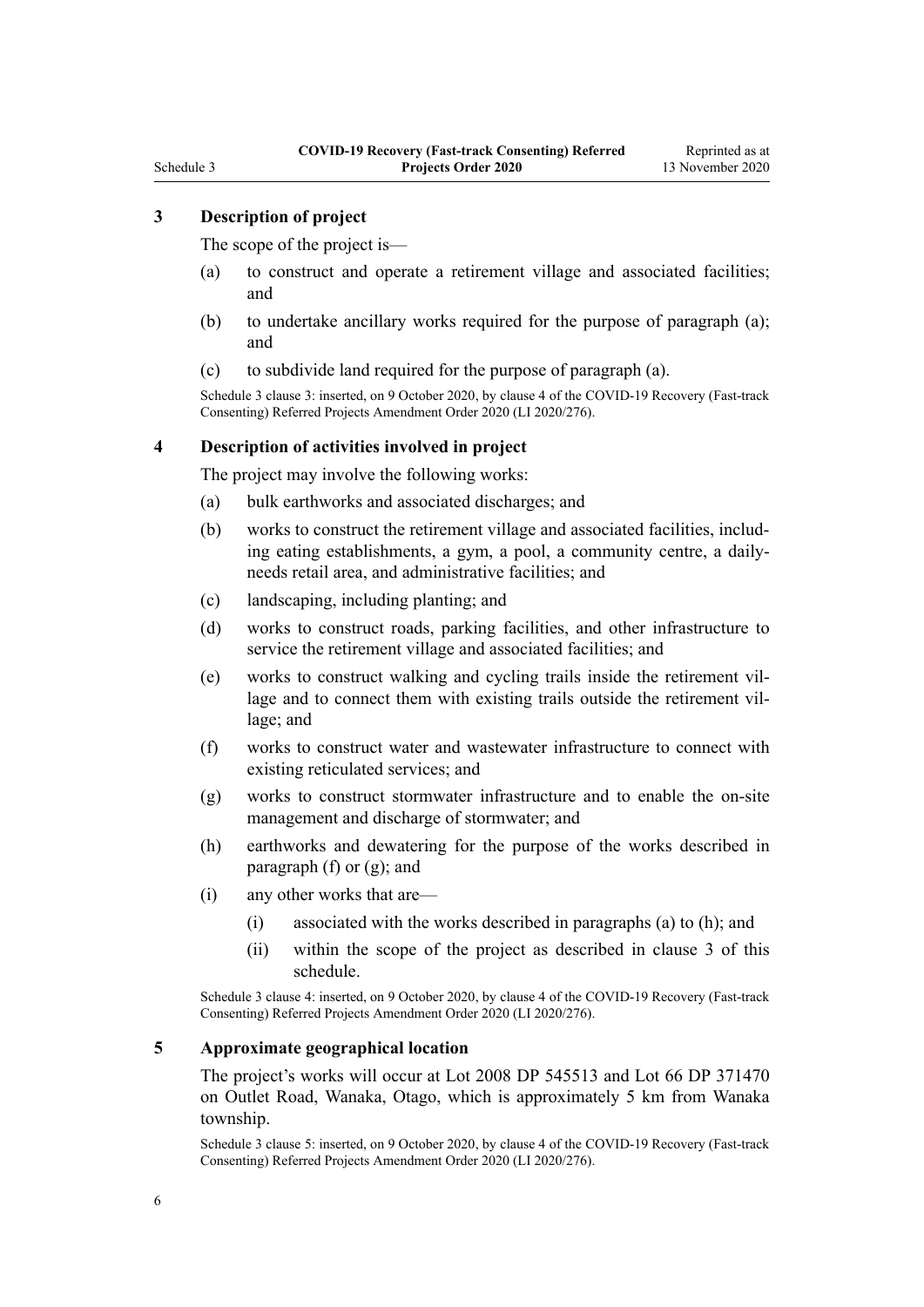#### **6 Persons who must be invited to comment on project**

An expert consenting panel must invite comments on any consent application relating to the project from the following persons in addition to the persons listed in [clause 17\(6\)](http://legislation.govt.nz/pdflink.aspx?id=LMS363378) of Schedule 6 of the Act:

- (a) persons who made submissions on Plan Change 53 to the Queenstown Lakes District Plan; and
- (b) any persons who, after submissions on Plan Change 53 closed, purchased properties within the area affected by Plan Change 53; and
- (c) Mr Michael Beresford, the appellant in the proceedings filed in the Environment Court as ENV-2018-CHC-69 (which relate to the Hawea/ Wanaka substitute land provided for in the [Ngāi Tahu Claims Settlement](http://legislation.govt.nz/pdflink.aspx?id=DLM429089) [Act 1998\)](http://legislation.govt.nz/pdflink.aspx?id=DLM429089).

Schedule 3 clause 6: inserted, on 9 October 2020, by [clause 4](http://legislation.govt.nz/pdflink.aspx?id=LMS413722) of the COVID-19 Recovery (Fast-track Consenting) Referred Projects Amendment Order 2020 (LI 2020/276).

#### **7 No further provision required**

No further provision is necessary to give effect to decisions made by the Minister under [section 24](http://legislation.govt.nz/pdflink.aspx?id=LMS352931) of the Act in respect of the project.

Schedule 3 clause 7: inserted, on 9 October 2020, by [clause 4](http://legislation.govt.nz/pdflink.aspx?id=LMS413722) of the COVID-19 Recovery (Fast-track Consenting) Referred Projects Amendment Order 2020 (LI 2020/276).

#### *Statement of reasons*

Heading: inserted, on 9 October 2020, by [clause 4](http://legislation.govt.nz/pdflink.aspx?id=LMS413722) of the COVID-19 Recovery (Fast-track Consenting) Referred Projects Amendment Order 2020 (LI 2020/276).

### *This statement of reasons is published for the purposes of clause 4 of Schedule 3 of the Act*

Having considered the application against the criteria in the [COVID-19 Recovery](http://legislation.govt.nz/pdflink.aspx?id=LMS345537) [\(Fast-track Consenting\) Act 2020](http://legislation.govt.nz/pdflink.aspx?id=LMS345537) (the **Act**) and the Act's purpose, and having sought and considered written comments from the relevant Ministers, local authorities, and iwi authorities, the Minister for the Environment has accepted this application for referral for the following reasons:

- the project will provide specialist and local employment opportunities in Otago, a region particularly impacted by the downturn in tourism caused by COVID-19; and
- the project will provide additional housing supply and aged-care facilities; and
- the project will progress faster than would otherwise be the case under the [Resource Management Act 1991](http://legislation.govt.nz/pdflink.aspx?id=DLM230264) standard processes.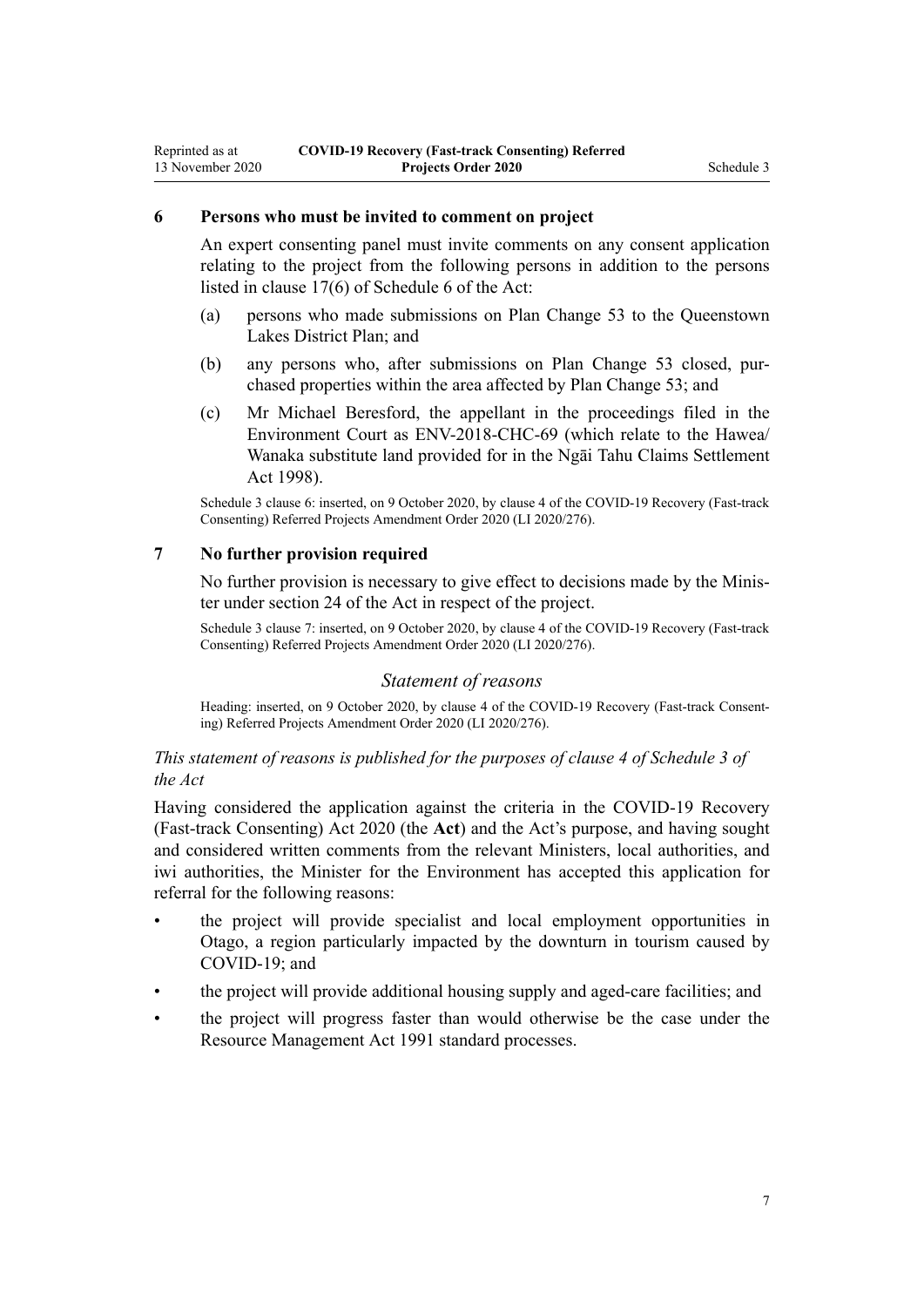## **Schedule 4**

<span id="page-7-0"></span>**Kohimarama Comprehensive Care Retirement Village**

[cl 5](#page-1-0)

Schedule 4: inserted, on 13 November 2020, by [clause 4](http://legislation.govt.nz/pdflink.aspx?id=LMS423883) of the COVID-19 Recovery (Fast-track Consenting) Referred Projects Amendment Order (No 2) 2020 (LI 2020/282).

#### *Project referred to expert consenting panel*

Heading: inserted, on 13 November 2020, by [clause 4](http://legislation.govt.nz/pdflink.aspx?id=LMS423883) of the COVID-19 Recovery (Fast-track Consenting) Referred Projects Amendment Order (No 2) 2020 (LI 2020/282).

#### **1 Name of project**

The name of the project is the Kohimarama Comprehensive Care Retirement Village (the **project**).

Schedule 4 clause 1: inserted, on 13 November 2020, by [clause 4](http://legislation.govt.nz/pdflink.aspx?id=LMS423883) of the COVID-19 Recovery (Fasttrack Consenting) Referred Projects Amendment Order (No 2) 2020 (LI 2020/282).

#### **2 Authorised person**

The authorised person for the project is Ryman Healthcare Limited.

Schedule 4 clause 2: inserted, on 13 November 2020, by [clause 4](http://legislation.govt.nz/pdflink.aspx?id=LMS423883) of the COVID-19 Recovery (Fasttrack Consenting) Referred Projects Amendment Order (No 2) 2020 (LI 2020/282).

### **3 Description of project**

The scope of the project is—

- (a) to construct and operate a retirement village and associated facilities; and
- (b) to undertake ancillary works required for the purpose of paragraph (a).

Schedule 4 clause 3: inserted, on 13 November 2020, by [clause 4](http://legislation.govt.nz/pdflink.aspx?id=LMS423883) of the COVID-19 Recovery (Fasttrack Consenting) Referred Projects Amendment Order (No 2) 2020 (LI 2020/282).

#### **4 Description of activities involved in project**

The project may involve the following works:

- (a) earthworks (including bulk earthworks) and discharges associated with earthworks:
- (b) works to construct the retirement village and associated facilities:
- (c) landscaping, including plantings:
- (d) works to provide roading, parking, lighting, and other infrastructure to service the development:
- (e) works to remove existing vegetation:
- (f) works to divert a watercourse on the site:
- (g) works to take and use groundwater:
- (h) works to construct stormwater infrastructure and to divert and discharge stormwater run-off: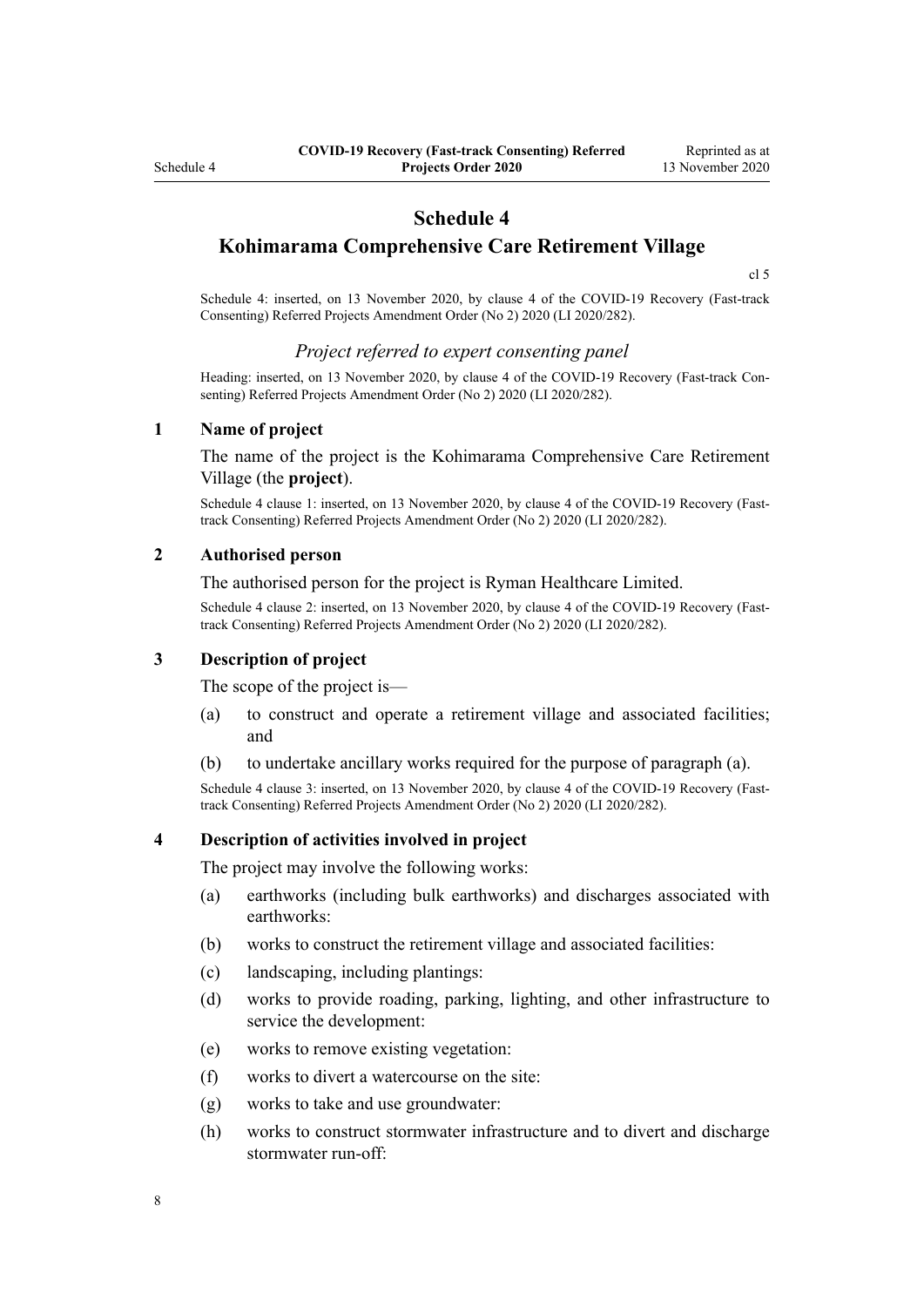- (i) works to construct a bore for the abstraction of groundwater:
- (j) any other works that are—
	- (i) associated with the works described in paragraphs (a) to (i); and
	- (ii) within the scope of the project as described in [clause 3](#page-7-0) of this schedule.

Schedule 4 clause 4: inserted, on 13 November 2020, by [clause 4](http://legislation.govt.nz/pdflink.aspx?id=LMS423883) of the COVID-19 Recovery (Fasttrack Consenting) Referred Projects Amendment Order (No 2) 2020 (LI 2020/282).

#### **5 Approximate geographical location**

The project's works will occur at Lot 1 DP 332284 and Lot 51 DP 163242 (held on Records of Title 312220 (leasehold) and NA98B/894), which is the legal description of 223 Kohimarama Road, Auckland and 7 John Rymer Place, Auckland.

Schedule 4 clause 5: inserted, on 13 November 2020, by [clause 4](http://legislation.govt.nz/pdflink.aspx?id=LMS423883) of the COVID-19 Recovery (Fasttrack Consenting) Referred Projects Amendment Order (No 2) 2020 (LI 2020/282).

#### **6 Persons who must be invited to comment on project**

An expert consenting panel must invite comments on any consent application relating to the project from the owners or occupiers of the properties at the following addresses in addition to the persons listed in [clause 17\(6\)](http://legislation.govt.nz/pdflink.aspx?id=LMS363378) of Schedule 6 of the Act:

| <b>Street name</b>                          | <b>Street numbers</b>                                                                                                                                                                                                                                                                                       |
|---------------------------------------------|-------------------------------------------------------------------------------------------------------------------------------------------------------------------------------------------------------------------------------------------------------------------------------------------------------------|
| Harvey Place, Kohimarama,<br>Auckland       | $1/1$ , $2/1$ , $3/1$ , $4/1$ , $1/3$ , $2/3$ , $3/3$ , $4/3$ , 5, 7, 7A                                                                                                                                                                                                                                    |
| John Rymer Place,<br>Kohimarama, Auckland   | 2B, 3, 3A, 4, 5, 6, 8, 9, 10, 11, 13A, 13B, 15, 16, 17, 17A,<br>18A, 18B, 19, 19A, 20, 21, 22A, 22B, 23, 24A, 24B, 24C,<br>25, 26, 26A, 27, 27A, 1/28, 2/28, 29, 31, 32A, 32B, 33,<br>34A, 34B, 35, 35A, 36A, 36B, 1/37, 2/37, 38A, 38B, 39,<br>40, 41, 42, 43, 45, 45A, 46, 47, 48, 49, 50, 52, 54, 56, 58 |
| Kohimarama Road,<br>Kohimarama, Auckland    | 247, 247A, 249, 249A, 251, 255, 257                                                                                                                                                                                                                                                                         |
| Whytehead Crescent,<br>Kohimarama, Auckland | 5, 7, 9, 11, 15, 17, 19, 19A, 19B, 21, 1/23, 2/23, 25, 27                                                                                                                                                                                                                                                   |

Schedule 4 clause 6: inserted, on 13 November 2020, by [clause 4](http://legislation.govt.nz/pdflink.aspx?id=LMS423883) of the COVID-19 Recovery (Fasttrack Consenting) Referred Projects Amendment Order (No 2) 2020 (LI 2020/282).

#### **7 No further provision required**

No further provision is necessary to give effect to decisions made by the Minister under [section 24](http://legislation.govt.nz/pdflink.aspx?id=LMS352931) of the Act in respect of the project.

Schedule 4 clause 7: inserted, on 13 November 2020, by [clause 4](http://legislation.govt.nz/pdflink.aspx?id=LMS423883) of the COVID-19 Recovery (Fasttrack Consenting) Referred Projects Amendment Order (No 2) 2020 (LI 2020/282).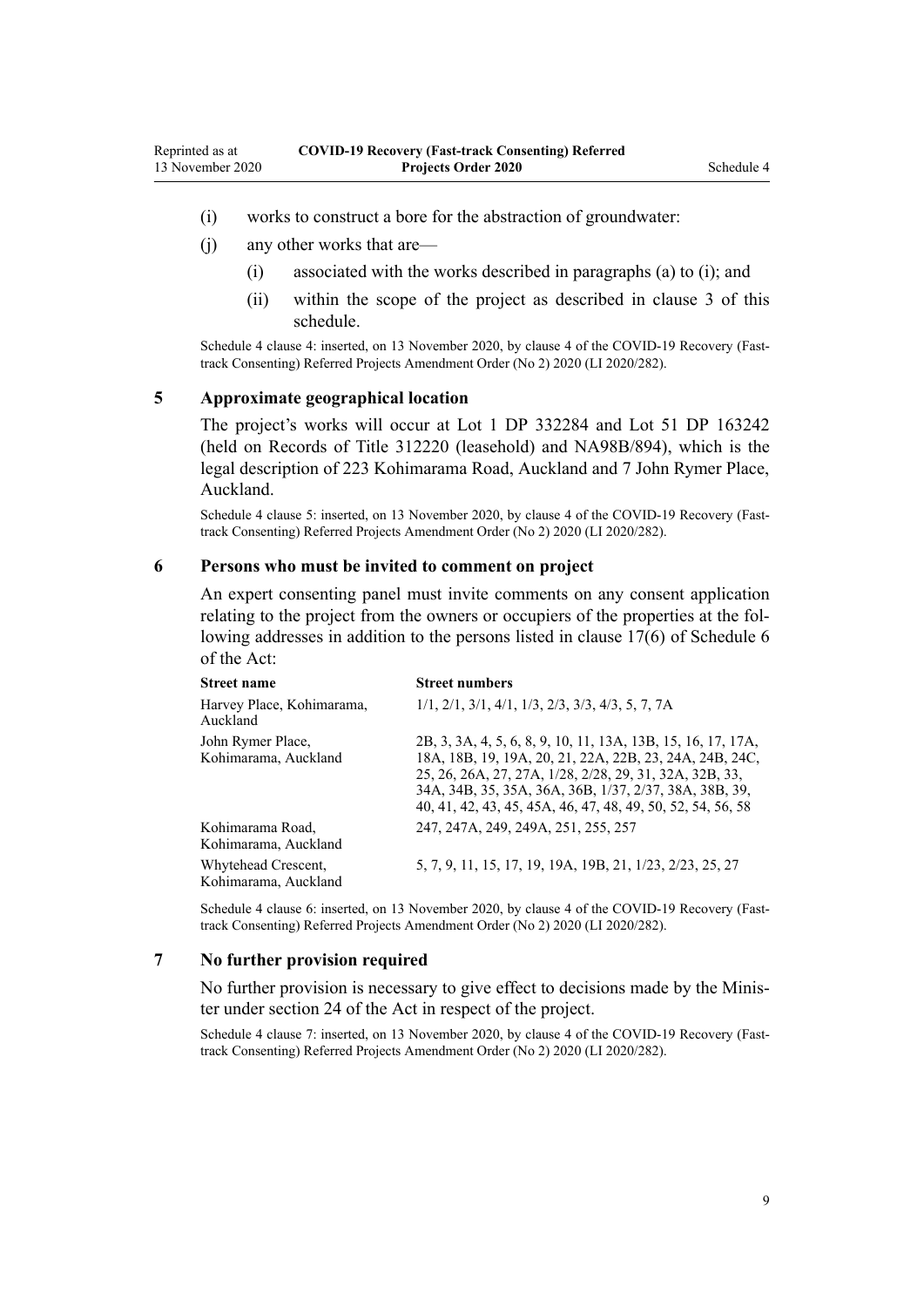#### *Statement of reasons*

<span id="page-9-0"></span>Heading: inserted, on 13 November 2020, by [clause 4](http://legislation.govt.nz/pdflink.aspx?id=LMS423883) of the COVID-19 Recovery (Fast-track Consenting) Referred Projects Amendment Order (No 2) 2020 (LI 2020/282).

*This statement of reasons is published for the purposes of clause 4 of Schedule 3 of the Act*

Having considered the application against the criteria in the [COVID-19 Recovery](http://legislation.govt.nz/pdflink.aspx?id=LMS345537) [\(Fast-track Consenting\) Act 2020](http://legislation.govt.nz/pdflink.aspx?id=LMS345537) (the **Act**) and the Act's purpose, and having sought and considered written comments from the relevant Ministers, the local authority, and Ngāti Whātua o Ōrākei Trust Board (a landowner and also a relevant iwi authority), the Minister for the Environment has accepted this application for referral for the following reasons:

- the project will help to achieve the Act's purpose; and
- the project offers specialist and local employment opportunities (up to 400 jobs over a duration of 36 to 48 months for the construction period, followed by approximately 170 operational jobs once constructed); and
- the project will result in a public benefit by providing additional housing supply for aged persons and aged care facilities; and
- any adverse effects arising from the application and mitigation measures could be tested through an expert consenting panel having regard to [Part 2](http://legislation.govt.nz/pdflink.aspx?id=DLM231904) of the Resource Management Act 1991 and the purpose of the Act.

## **Schedule 5**

## **Molesworth Street Office Development**

[cl 5](#page-1-0)

Schedule 5: inserted, on 13 November 2020, by [clause 4](http://legislation.govt.nz/pdflink.aspx?id=LMS423883) of the COVID-19 Recovery (Fast-track Consenting) Referred Projects Amendment Order (No 2) 2020 (LI 2020/282).

#### *Project referred to expert consenting panel*

Heading: inserted, on 13 November 2020, by [clause 4](http://legislation.govt.nz/pdflink.aspx?id=LMS423883) of the COVID-19 Recovery (Fast-track Consenting) Referred Projects Amendment Order (No 2) 2020 (LI 2020/282).

#### **1 Name of project**

The name of the project is the Molesworth Street Office Development (the **project**).

Schedule 5 clause 1: inserted, on 13 November 2020, by [clause 4](http://legislation.govt.nz/pdflink.aspx?id=LMS423883) of the COVID-19 Recovery (Fasttrack Consenting) Referred Projects Amendment Order (No 2) 2020 (LI 2020/282).

#### **2 Authorised person**

#### The authorised person for the project is Primeproperty Group Limited.

Schedule 5 clause 2: inserted, on 13 November 2020, by [clause 4](http://legislation.govt.nz/pdflink.aspx?id=LMS423883) of the COVID-19 Recovery (Fasttrack Consenting) Referred Projects Amendment Order (No 2) 2020 (LI 2020/282).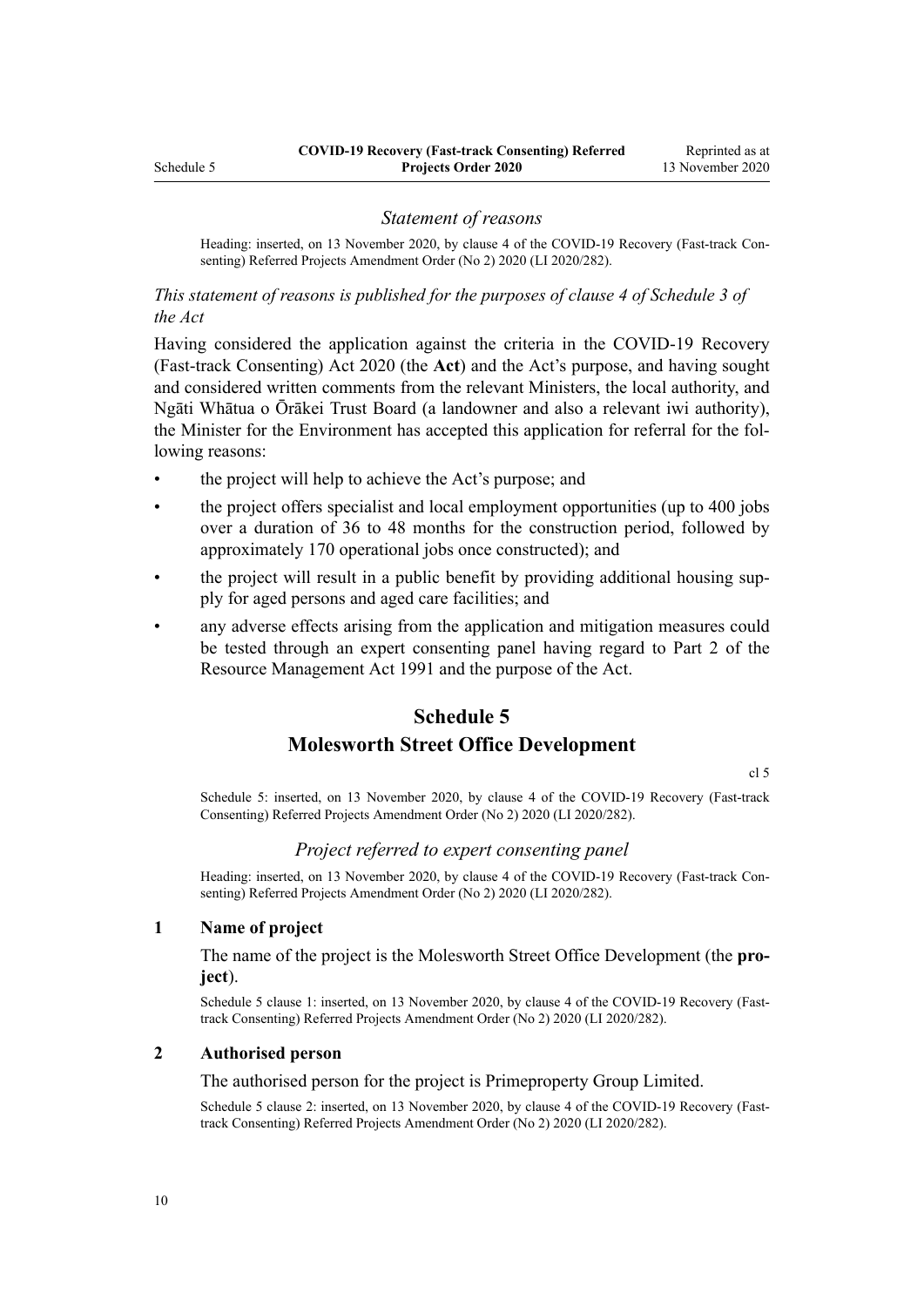## **3 Description of project**

The scope of the project is to construct a 12-storey office building that includes—

- (a) retail or cafe space; and
- (b) a lobby; and
- (c) loading bays; and
- (d) a basement carpark.

Schedule 5 clause 3: inserted, on 13 November 2020, by [clause 4](http://legislation.govt.nz/pdflink.aspx?id=LMS423883) of the COVID-19 Recovery (Fasttrack Consenting) Referred Projects Amendment Order (No 2) 2020 (LI 2020/282).

#### **4 Description of activities involved in project**

The project may involve the following works:

- (a) works to construct a 12-storey office building that includes retail or cafe space, a lobby, loading bays, and a basement carpark:
- (b) earthworks for the foundations and basement carpark:
- (c) discharges associated with those earthworks:
- (d) dewatering, if works are required below the level of the groundwater:
- (e) works that give rise to construction noise:
- (f) works that give rise to vehicle movements:
- (g) works to provide for lighting:
- (h) any other works that are—
	- (i) associated with the works described in paragraphs (a) to  $(g)$ ; and
	- (ii) within the scope of the project as described in clause 3 of this schedule.

Schedule 5 clause 4: inserted, on 13 November 2020, by [clause 4](http://legislation.govt.nz/pdflink.aspx?id=LMS423883) of the COVID-19 Recovery (Fasttrack Consenting) Referred Projects Amendment Order (No 2) 2020 (LI 2020/282).

#### **5 Approximate geographical location**

The project's works will occur at 55 to 61 Molesworth Street, Wellington, Lot 1 DP 23575 and Lot 5 DP 1265.

Schedule 5 clause 5: inserted, on 13 November 2020, by [clause 4](http://legislation.govt.nz/pdflink.aspx?id=LMS423883) of the COVID-19 Recovery (Fasttrack Consenting) Referred Projects Amendment Order (No 2) 2020 (LI 2020/282).

#### **6 Further information required**

The following information must be submitted to the panel with any consent application (in addition to the information required by [clause 9](http://legislation.govt.nz/pdflink.aspx?id=LMS363366) of Schedule 6 of the Act):

- (a) a heritage report prepared by a heritage expert that considers—
	- (i) the location of the site and proposed building; and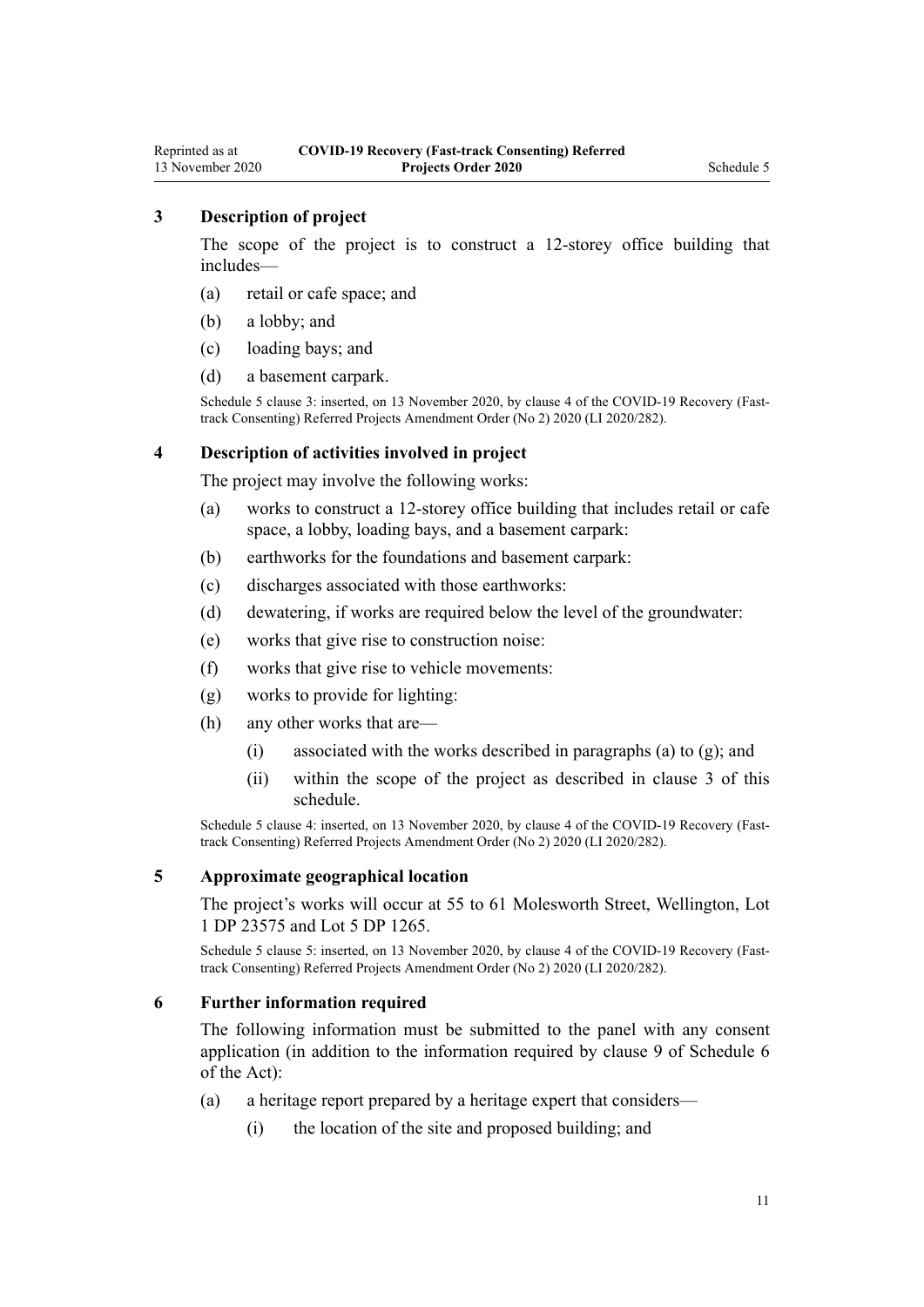- (b) a summary of any consultation undertaken with iwi or Heritage New Zealand Pouhere Taonga; and
- (c) a preliminary site investigation or detailed on-site investigation report for a contaminated site in accordance with the requirements of the [Resource Management \(National Environmental Standard for Assessing](http://legislation.govt.nz/pdflink.aspx?id=DLM4052227) [and Managing Contaminants in Soil to Protect Human Health\) Regula](http://legislation.govt.nz/pdflink.aspx?id=DLM4052227)[tions 2011](http://legislation.govt.nz/pdflink.aspx?id=DLM4052227) (the **NES**), showing how compliance with the NES will be achieved; and
- (d) a design statement, including a statement as to how the proposal achieves design excellence given that the building height exceeds the permitted height, but is within the 15% design excellence allowance; and
- (e) a written approval from Wellington Water Limited, if the proposal involves a discharge of dewatered water or stormwater to the stormwater network during works; and
- (f) an earthworks management plan; and
- (g) any additional information that the Wellington City Council and the Wellington Regional Council would require had the application been submitted in accordance with the standard process under the [Resource Manage](http://legislation.govt.nz/pdflink.aspx?id=DLM230264)[ment Act 1991.](http://legislation.govt.nz/pdflink.aspx?id=DLM230264)

Schedule 5 clause 6: inserted, on 13 November 2020, by [clause 4](http://legislation.govt.nz/pdflink.aspx?id=LMS423883) of the COVID-19 Recovery (Fasttrack Consenting) Referred Projects Amendment Order (No 2) 2020 (LI 2020/282).

## **7 No further provision required**

Schedule 5

No further provision is necessary to give effect to decisions made by the Minister under [section 24](http://legislation.govt.nz/pdflink.aspx?id=LMS352931) of the Act in respect of the project.

Schedule 5 clause 7: inserted, on 13 November 2020, by [clause 4](http://legislation.govt.nz/pdflink.aspx?id=LMS423883) of the COVID-19 Recovery (Fasttrack Consenting) Referred Projects Amendment Order (No 2) 2020 (LI 2020/282).

## *Statement of reasons*

Heading: inserted, on 13 November 2020, by [clause 4](http://legislation.govt.nz/pdflink.aspx?id=LMS423883) of the COVID-19 Recovery (Fast-track Consenting) Referred Projects Amendment Order (No 2) 2020 (LI 2020/282).

### *This statement of reasons is published for the purposes of clause 4 of Schedule 3 of the Act*

Having considered the application against the criteria in the [COVID-19 Recovery](http://legislation.govt.nz/pdflink.aspx?id=LMS345537) [\(Fast-track Consenting\) Act 2020](http://legislation.govt.nz/pdflink.aspx?id=LMS345537) (the **Act**) and the Act's purpose, and having sought and considered written comments from the relevant Ministers, local authorities, and iwi authorities, the Minister for the Environment has accepted this application for referral for the following reasons:

• the project will help to achieve the purpose of the Act; and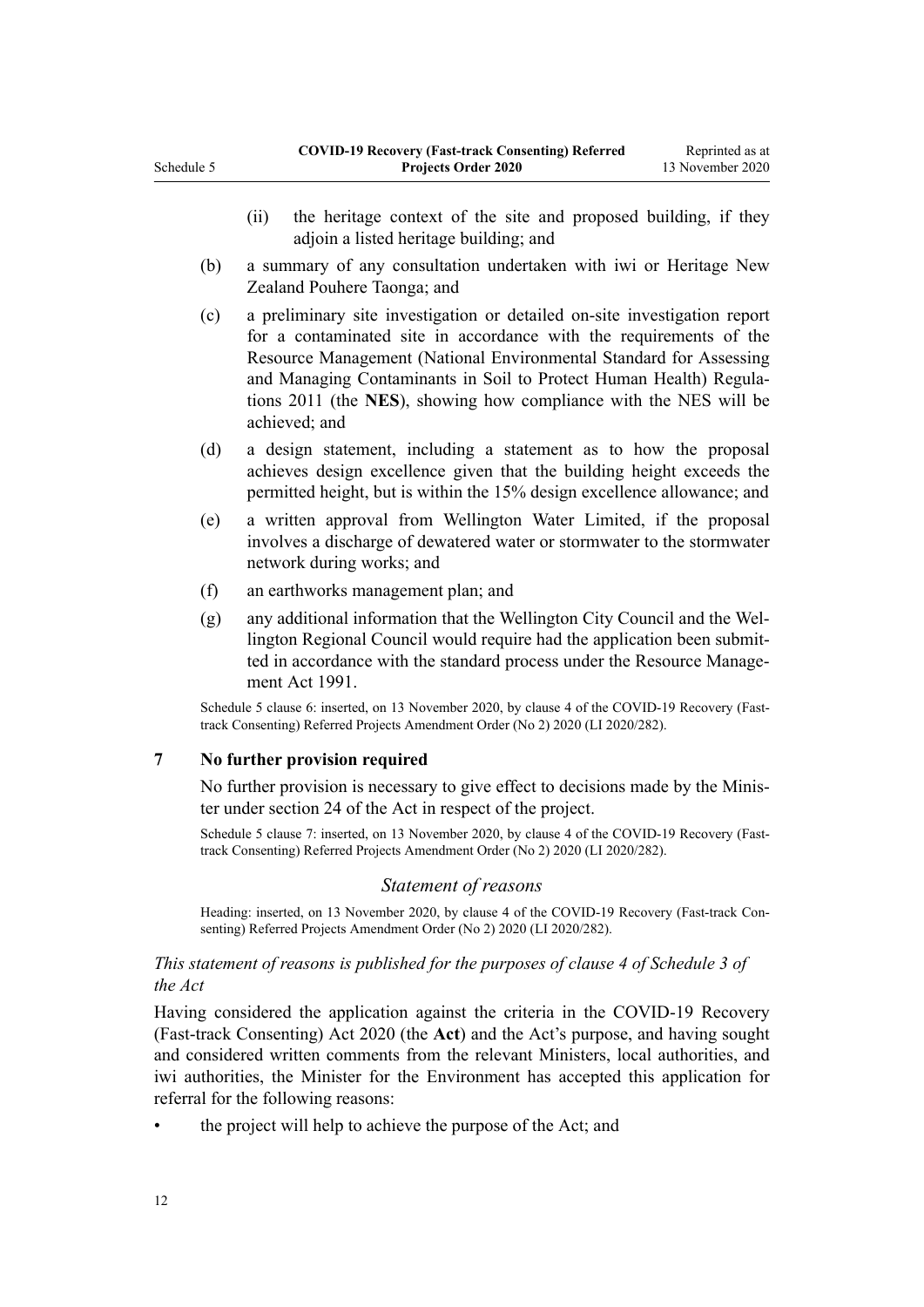- the project will offer employment opportunities (up to 14 full-time jobs in the first 18 months and another 200 full-time jobs in the following 30 months). These jobs will be in the construction sector, which has been impacted by COVID-19; and
- the project will develop an under-utilised site for office space, contributing to a well-functioning urban environment; and
- the project seeks to promote a vibrant and well-functioning urban environment that is well connected by public transport; and
- any adverse effects arising from the application (and proposed mitigation measures) can be tested by an expert consenting panel, having regard to [Part 2](http://legislation.govt.nz/pdflink.aspx?id=DLM231904) of the Resource Management Act 1991.

Michael Webster, Clerk of the Executive Council.

Issued under the authority of the [Legislation Act 2012](http://legislation.govt.nz/pdflink.aspx?id=DLM2997643). Date of notification in *Gazette*: 21 September 2020.